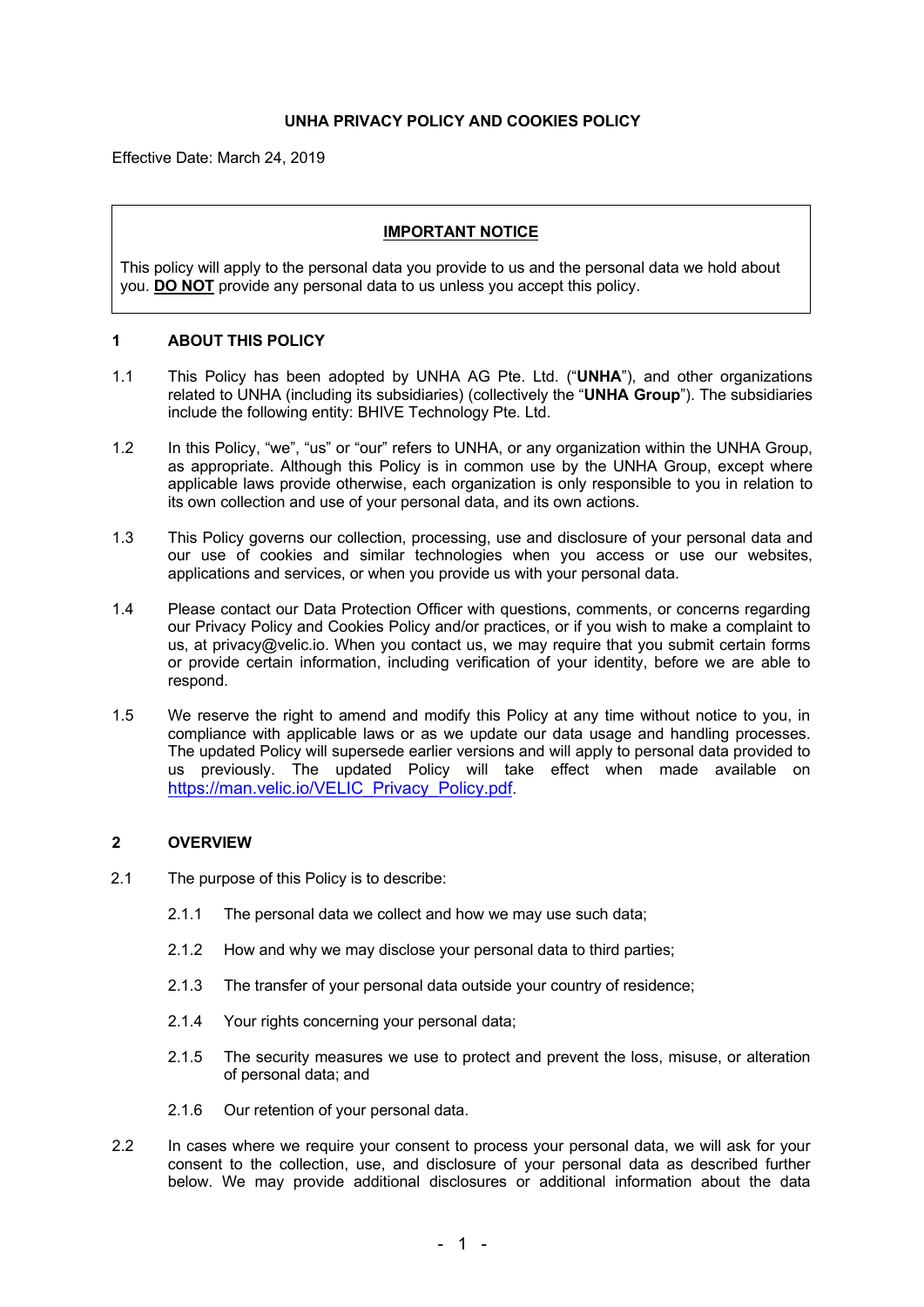collection, use and sharing practices of specific services. These notices may supplement or clarify UNHA Group's privacy practices or may provide you with additional choices about how UNHA Group processes your personal data.

# **3 COLLECTING PERSONAL DATA**

- 3.1 **What is personal data**. "Personal data" is data that can be used to identify a natural person. Examples of personal data include name, address, contact details, identification numbers, financial information, transactional information based on your activities on our websites, applications and platforms, telephone numbers, email address, images, and any other information of a personal nature.
- 3.2 **Voluntary provision of personal data.** Your provision of personal data to us is voluntary, and you are free to choose whether to provide us with the types of personal data requested. You also have the right to withdraw your consent for us to use your personal data at any time by contacting us. However, if you do so, we may not be able to fulfil the purposes for which we require the personal data, including offering you some or all our services which you require from us.
- 3.3 **Collecting your personal data.** We collect personal data that is relevant to our relationship with you. We may collect your personal data directly or indirectly through various channels, such as when:
	- 3.3.1 you authorize us to obtain your personal data from a third party;
	- 3.3.2 you visit our websites, download or use our applications;
	- 3.3.3 you use or request information about our services;
	- 3.3.4 you register an account with us through our websites or applications;
	- 3.3.5 you subscribe to marketing communications, request support, complete surveys, or communicate with us or request that we contact you through various communication channels (e.g. social media platforms, messenger platforms, face-to-face meetings, telephone calls, e-mails, faxes and letters);
	- 3.3.6 you attend one of our events, programs, or participate in our competitions, contests or games;
	- 3.3.7 your images are captured via photographs or videos taken by us or our representatives when you are within our premises or attend events organized by us;
	- 3.3.8 we seek information about you and receive your personal data in connection with your relationship with us (e.g. if you are an investor or shareholder); or
	- 3.3.9 when you submit your personal data to us for any other reason.
- 3.4 **Information we collect from other sources**. Depending on your relationship with us, we may also collect your personal data from third party sources, for example:
	- 3.4.1 our business partners such as third parties providing advertising, marketing and promotional services to us;
	- 3.4.2 your referees, educational institutions or previous employers (if you have applied to us for a job):
	- 3.4.3 your family members or friends who provide your personal data to us on your behalf;
	- 3.4.4 public authorities, public websites, social media and other sources, which may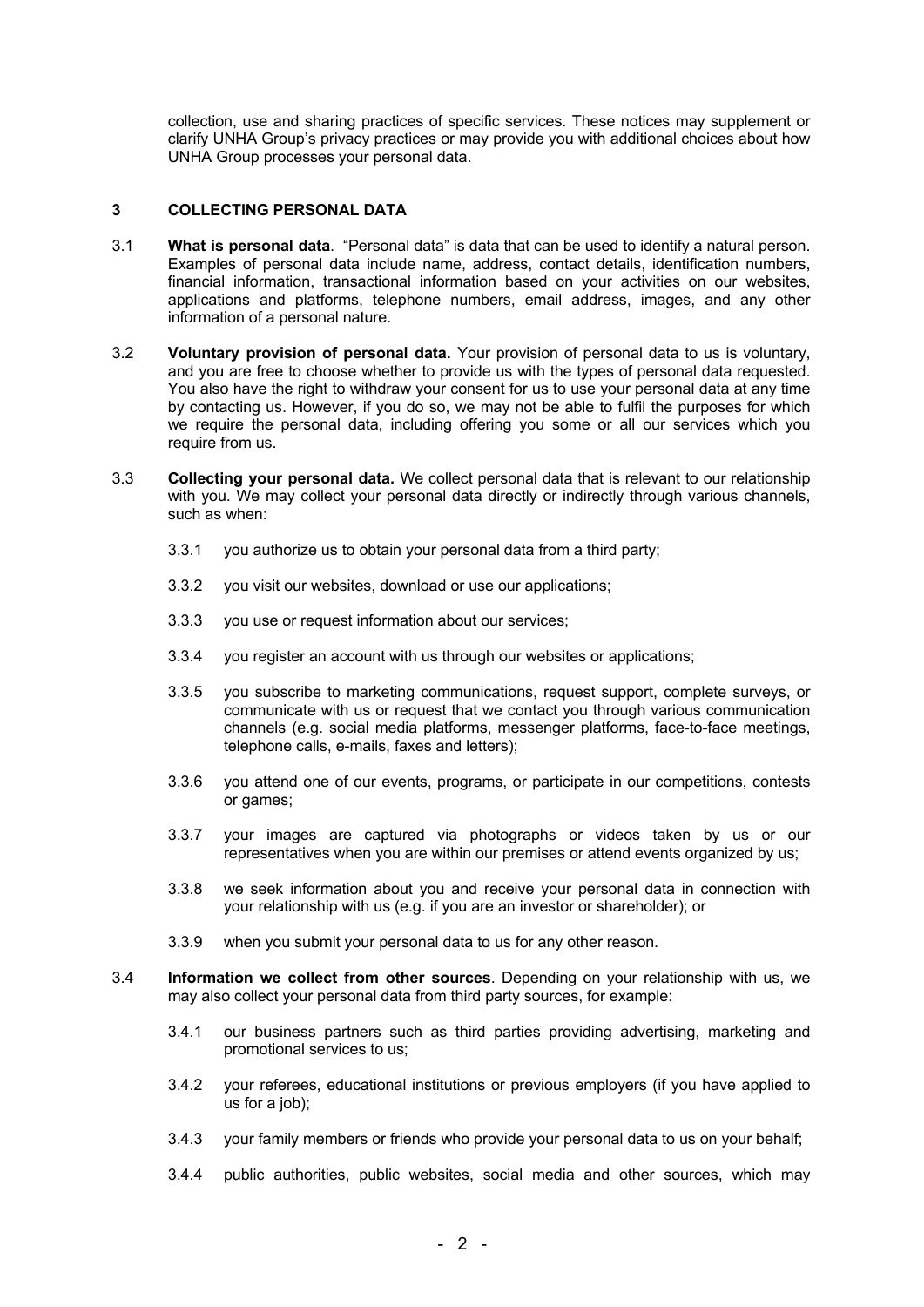include information related to your identification, location, reputation, business activities, and other personal details.

- 3.5 **Automated Data Collection Technologies.** Our websites, applications and services may contain or involve certain technologies (including those described below) that collect data from you.
	- 3.5.1 **Cookies**. Cookies allow your browser or device to be recognized. We may make use of cookies to store and track information such as the number of users, frequency of use, profiles of users and online preferences. Cookies do not capture information that personally identify you, but we may use information collected to analyze the usage of our websites and applications and to improve your user experience. You may disable cookies through your device or plug-in settings. However, this may affect your use of our websites and applications. Please see Clause 9 below for more information about our cookies, and how to disable cookies.
	- 3.5.2 **Website Log Files**. We collect data in the form of server log files that tell us generally about the activity of users on our websites and applications, including length of visits, the webpages requested, IP address, cookies, the type of web browser and operating system you are using, click-stream data and so forth. We use this data to analyze overall trends, administer our websites, applications and services, track usage, optimize and improve your user experience, as well as evaluate and improve our websites, applications and services.
	- 3.5.3 **Analytical Tools**. We use analytical tools, which allow us to, among other things, identify potential performance or security issues with our websites, applications and services, improve their stability and function, understand how you use them, so that we can optimize and improve your user experience, as well as evaluate and improve our websites, applications and services.
	- 3.5.4 **Third Party Analytical Tools**. Our analytical tools include third party tools. We do not control these third parties, their technologies or how they may collect and use information through their tools. The tools that are currently in use include Google-Tagmanager (https://marketingplatform.google.com/about/tag-manager/), Google-Analytics (https://marketingplatform.google.com/about/analytics/), and Firebase (firebase.google.com). More details about these tools, including the privacy policies of their provider can be found on their respective websites. If you have any queries about these technologies and how they collect and use information, please contact the responsible provider directly.
	- 3.5.5 **Web Tracking Beacons and Tracking Links**. Web beacons (also known as pixel tags and clean GIFs) involve graphics that are not apparent to the user. Tracking links and/or similar technologies consist of a few lines of programming code and can be embedded in our website or our (mobile) applications. In conjunction with cookies, these are primarily used for statistical analysis purposes. This technology can also be used for tracking traffic patterns on websites, as well as finding out if an e-mail has been received and opened and to see if there has been any response.

Please do not use our websites, applications and services if you do not wish to have your data collected through such means. Alternatively, you may also disable the operation of these technologies on your devices where it is possible to do so. Our websites, applications and services do not support Do Not Track ("**DNT**"). However, you may enable or disable DNT, if supported by your web browser, by enabling or disabling this feature in the preferences or settings page of your web browser.

3.6 **What personal data we collect from you.** The personal data we may collect from you depends on the purposes for which we will be using the personal data and what you have chosen to provide. Where appropriate, personal data that we collect may include (but not limited to) the following: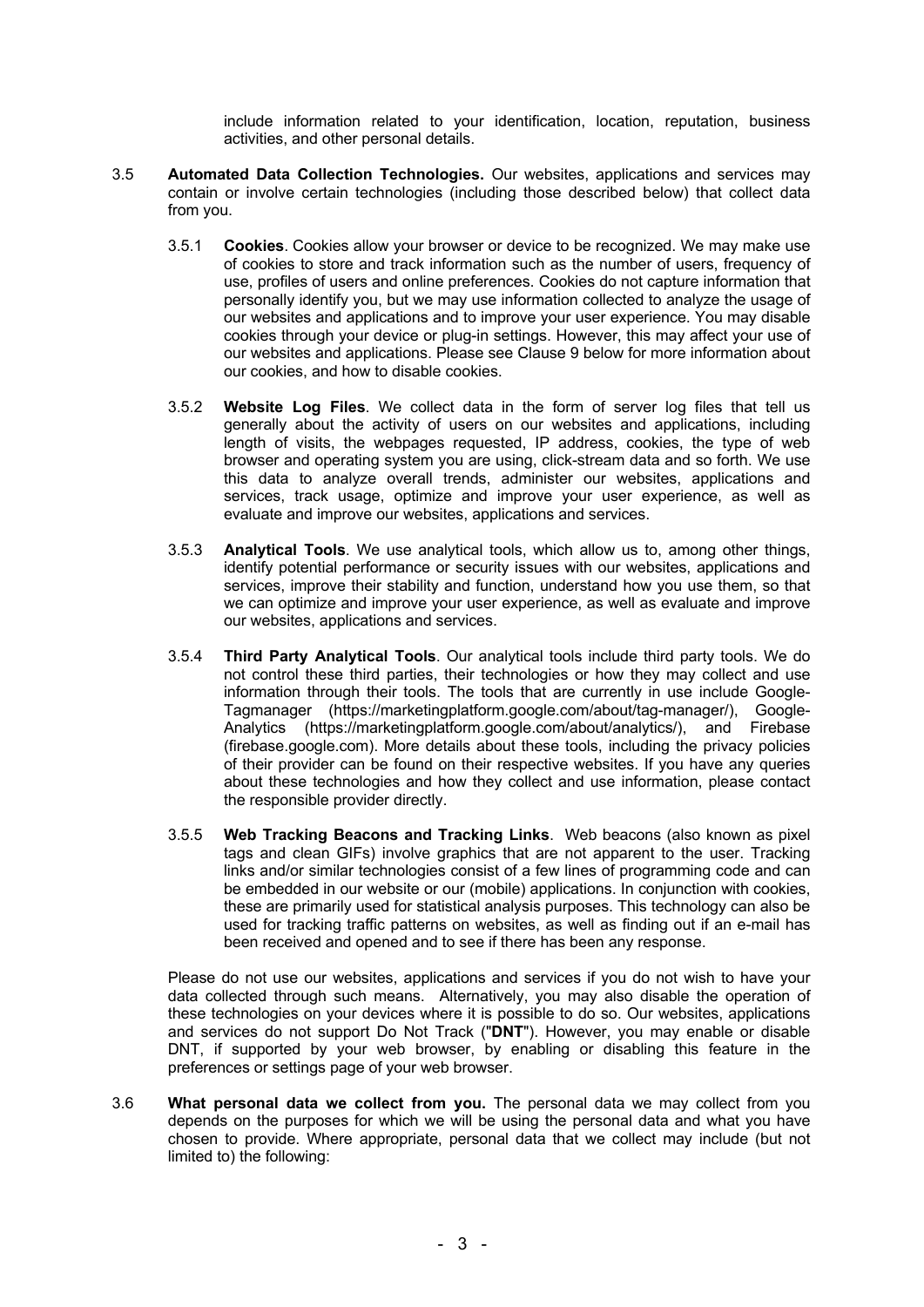- 3.6.1 *Personal identification information*, such as your full name, home address, email address, date of birth, age, nationality, gender, signature, and photographs.
- 3.6.2 *Formal identification information*, such as tax identification number, passport number and details, driver's license details, national identity card details, photograph identification cards, and immigration visa information.
- 3.6.3 *Account information*, such as your username, password, account settings and preferences.
- 3.6.4 *Financial information*, such as bank account numbers, bank statement, virtual currency wallet addresses, trading data, and tax identification.
- 3.6.5 *Residence verification information*, such as utility bill details, bank statements, or similar information.
- 3.6.6 *Device information*, such as the hardware, operating system, and browser used by you, and any other information that is automatically collected about your device.
- 3.6.7 *Location information*, such as your IP address and/or domain name, any external page that referred you to us, and any other information that is automatically collected via analytics systems providers to determine your location.
- 3.6.8 *Log information*, such as device-specific information, location information, system activity, any internal and external information related to the pages on our websites and applications that you visit, and any other that is generated by your use of our websites, applications and services that is automatically collected and stored in our server logs.
- 3.6.9 *Account information*  Information that is generated by your account activity, such as trading activity, order activity, deposits, withdrawals, and account balances.
- 3.7 **Providing personal data belonging to others.** In certain circumstances, you may also provide us with personal data of persons other than yourself (such as your family members). If you do so, you are responsible for informing him/her of the specific purposes for which we are collecting his/her personal data and to ensure that he/she has provided valid consent for your provision of his/her personal data to us.
- 3.8 **Accuracy and completeness of personal data.** You are responsible for ensuring that all personal data that you provide is true, accurate and complete, and to inform us of any changes to your personal data.
- 3.9 **Minors.** We do not knowingly request to collect personal data from any person under the age of 18. If an individual submitting personal data is suspected of being younger than 18 years of age, we will require the user to close his or her account.

# **4 WHAT WE DO WITH YOUR PERSONAL DATA**

- 4.1 **Purposes.** We only collect, use, disclose and process your personal data for purposes connected or relevant to our business, or to manage your relationship with us, including the following:-
	- 4.1.1 *Carrying out such transactions or taking steps as may be directed by you:* We may collect, use, disclose or process your personal data in order to carry out such transactions or take steps as may be directed by you. If you do not provide such personal data, we (or the relevant third party, as the case may be) may not be able to perform the necessary transactions or steps required to perform the necessary services.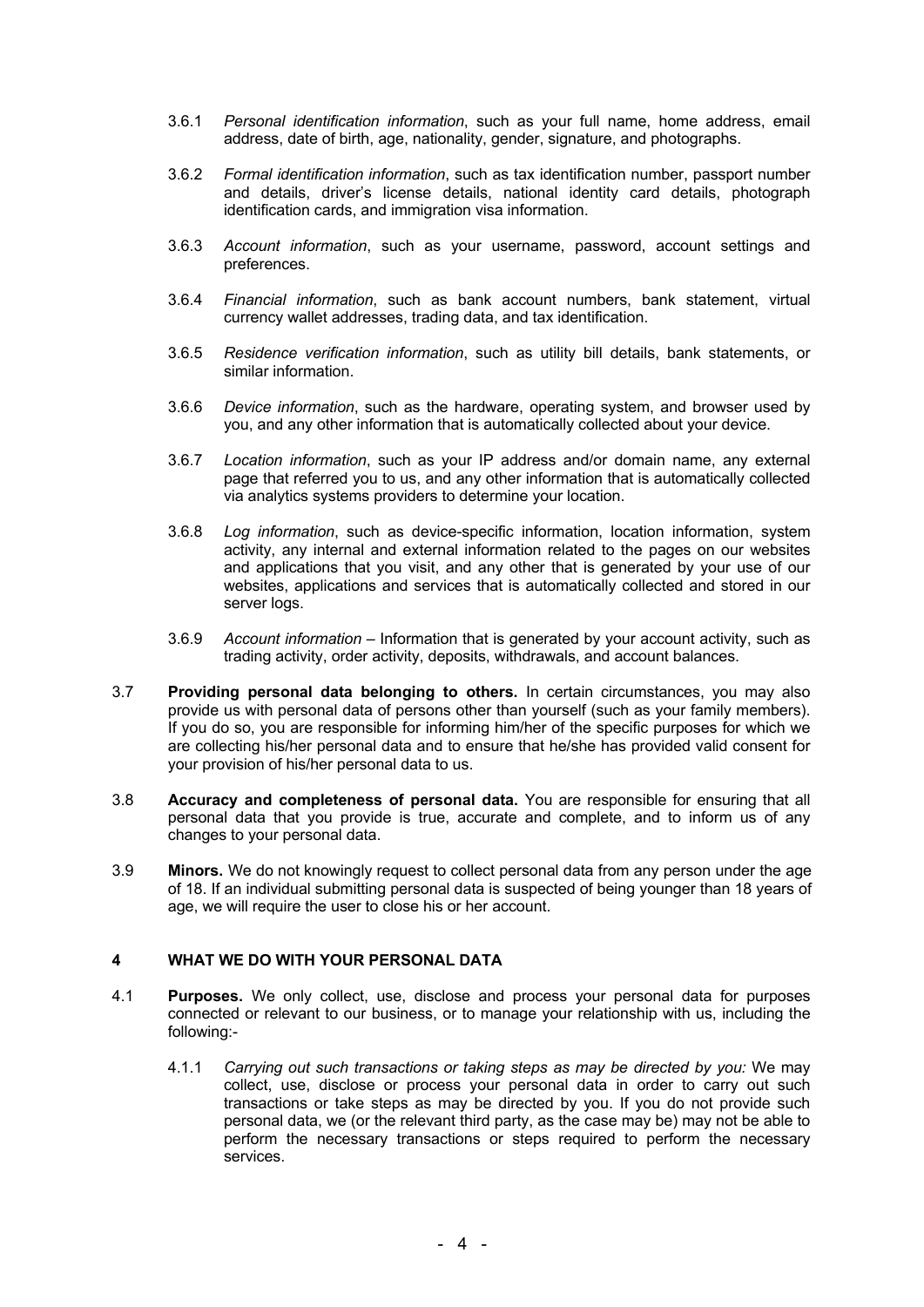- 4.1.2 *To maintain legal and regulatory compliance*: We are required by law to collect, use or disclose your personal data in connection with certain of our services. For example, we must identify and verify users to comply with anti-money laundering and countering the financing of terrorism laws in various jurisdictions. If you do not provide this personal data, you will not be allowed to use our services.
- 4.1.3 *To ensure network and information security*: We process your personal data to enhance security, monitor and verify identity or service access, combat spam or other malware or security risks and to comply with applicable security laws and regulations. The threat landscape on the internet is constantly evolving, which makes it more important than ever that we have accurate and up-to-date information about your use of our services. Without processing your personal data, we may not be able to ensure the security of our services.
- 4.1.4 *To provide services to you*: We collect, use, disclose and process your personal data to provide services to you, including (i) opening an account and to process your transactions; (ii) carrying out a transaction with you or on your behalf; (iii) authenticating, operating and maintaining your user accounts; and (iv) providing and maintaining our websites, applications and services. We cannot provide you with services without such information.
- 4.1.5 *To provide communications*: We send administrative or account-related information to you to keep you updated about our services, inform you of relevant security issues or updates, or provide other transaction-related information. Without such communications, you may not be aware of important developments relating to your account that may affect how you can use our services.
- 4.1.6 *To provide customer service*: We may collect, use, disclose and process your personal data to resolve user questions or disputes, to collect fees, or to troubleshoot problems. Without your personal data, we may not be able to respond to your requests and ensure your uninterrupted use of our services.
- 4.1.7 *To ensure improvements and quality control*: We may collect, use, disclose and process your personal data to conduct (i) data analytics to enable us to improve our website, applications and services; and (ii) quality control and staff training (including business research, data, planning and statistical analysis) to make sure we continue to provide you with accurate information and well-functioning services. If we do not collect, use, disclose and process personal data for such purposes, you may experience issues on our services such as inaccurate transaction records or other interruptions.
- 4.1.8 *To carry out legitimate business interests* (as described in Clause 4.2 below); and
- 4.1.9 other reasonable purposes related to the above.
- 4.2 **Legitimate business interests**. Our legitimate business interests include:
	- 4.2.1 *Managing our business and relationship with you, and providing services to, our users and customers:* We may collect, use, disclose and process your personal data for various business needs. For example, we may disclose your personal data to third parties who provide services to us, including our service providers and data processors (providing services such as hosting and maintenance services, analysis services, e-mail messaging services, delivery services, handling of payment transactions, marketing, human resources, and professional services) and our consultants and professional advisors (such as accountants, lawyers, auditors). We will not be able to provide our services to you in the absence of your personal data.
	- 4.2.2 *Protecting our rights and interests and those of our users and customers:* Due to the importance of information we handle, such as your identification and financial data, it is very important for us and our customers that we actively monitor, investigate,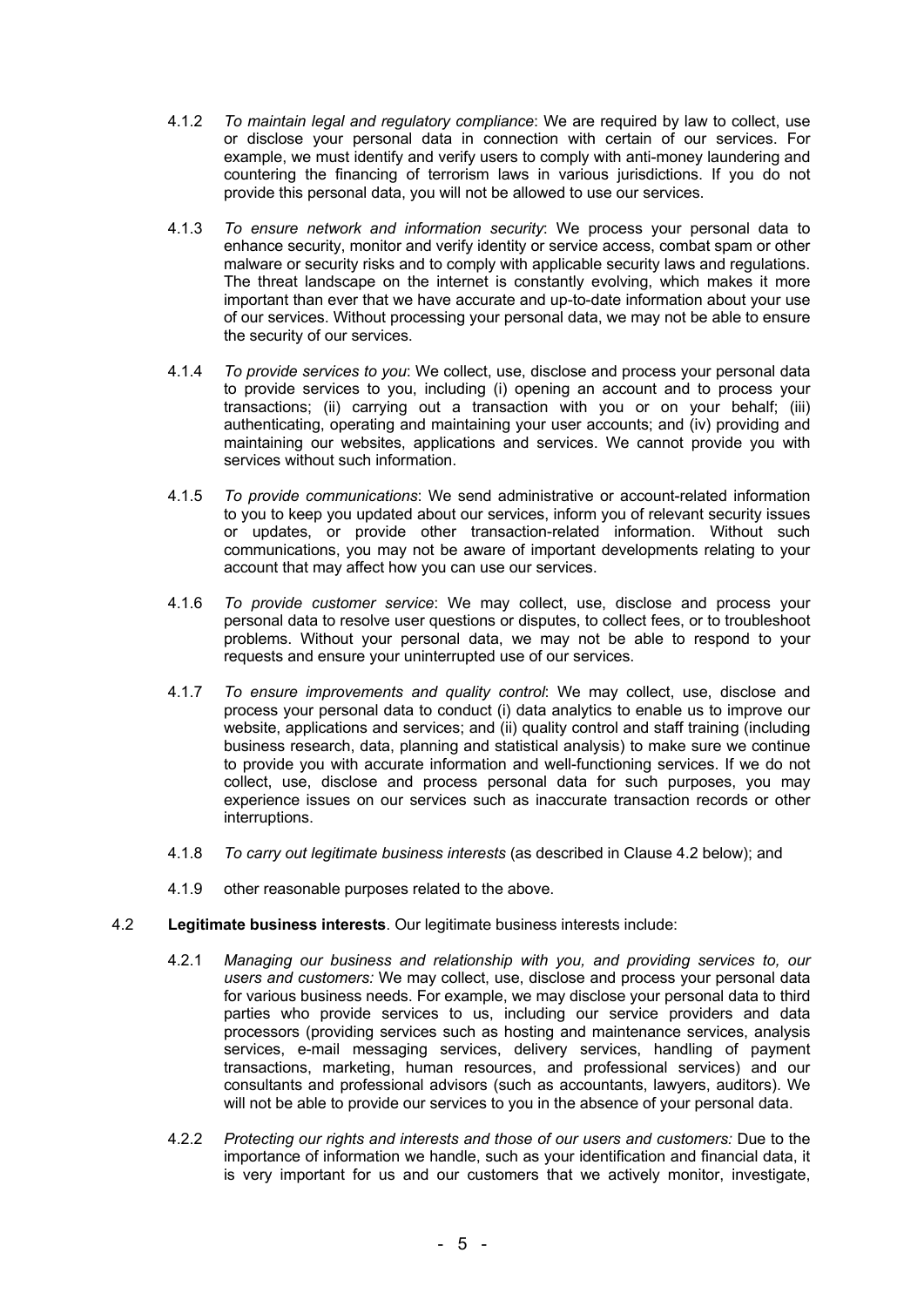prevent and mitigate any potentially prohibited or illegal activities or violations of any applicable agreements and/or terms, and enforce our agreements with third parties, and violations of any agreement related to our services. We may collect, use, disclose and process any of your personal data collected on our services for these purposes.

- 4.2.3 *For research and development purposes*: We may collect, use, disclose and process your personal data to better understand the way you use and interact with the website, applications and services. In addition, we use such information to customize, measure, and improve the website, applications and services and the content and layout of the website, applications and services, and to develop new services. Without such processing, we cannot ensure your continued enjoyment of our website, application and services.
- 4.2.4 *To understand and respond to inquiries and feedback:* We may collect, use, disclose and process your personal data to understand and respond to inquiries and feedback from you and/or other users.
- 4.2.5 *To enhance user experience*: We may collect, use, disclose and process your personal data to provide a personalized experience and to implement the preferences you request. Without such processing, we may not be able to ensure your continued enjoyment of part or all of our services.
- 4.2.6 *To enforce obligations owed to us, or to protect ourselves from legal liability:* Given the variety of services that we offer to you, we may collect, use, disclose and process your personal data to enforce obligations owed to us, or to protect ourselves from legal liability.
- 4.2.7 *To facilitate corporate acquisitions, mergers, or transactions*: We may process any information regarding your account and use of our services as is necessary in the context of corporate acquisitions, mergers, or other corporate transactions. You have the option of closing your account if you do not wish to have your personal data processed for such purposes.
- 4.3 **Marketing purposes.** If you have provided us with your consent, we may send you marketing communications to inform you about our events or our partner events, to deliver targeted marketing, and to provide you with promotional offers based on your communication preferences. We use information about your usage of our services and your contact information to provide marketing communications. We may also share personal data with third parties to help us with our marketing and promotional projects or sending marketing communications. For example, we may participate in Facebook's Custom Audience and Google's Customer Match programs, in which we may provide certain personal data to Facebook and Google for the purpose of delivering targeted advertisements to other internet users.
- 4.4 **Automated decision making.** We may make automated decisions on certain matters, such as to fulfill our obligations imposed by law (for example, to verify your identity), to detect fraudulent or prohibited activities, or to determine whether you are eligible for certain of our services. If you disagree with the decision you are entitled to contest this by contacting our Data Protection Officer (please see Clause 1.4 for details)**.**
- 4.5 **Purposes permitted under applicable laws:** We may also collect, use, disclose and process your personal data for other purposes, without your knowledge or consent, where this is required or permitted by law.
- 4.6 **Contacting you.** When using your personal data to contact you for the above purposes, we may contact you via e-mail, telephone or any other means. We will not contact you for marketing purposes unless with your consent, or we are exempted by applicable law from having to obtain consent. If you do not wish to receive any communication or information from us, or wish to restrict the manner by which we may contact or send you information, you may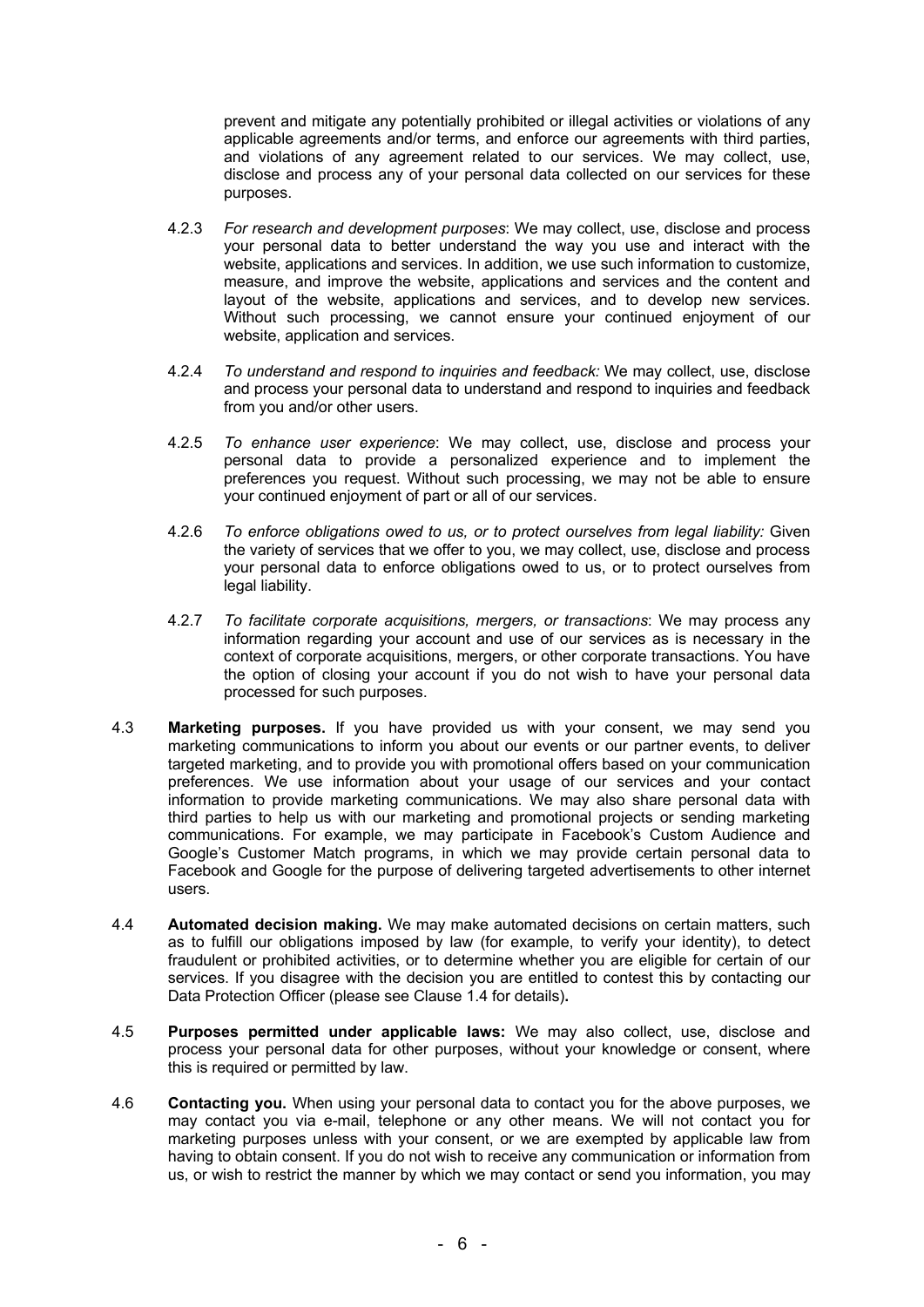contact us.

#### **5 DISCLOSURE OF PERSONAL DATA**

- 5.1 **Disclosure to related parties.** We may disclose or share your personal data with our related organizations or business partners in connection with the purposes described in Clause 4.
- 5.2 **Other Disclosures.** We take care to allow your personal data to be accessed only by those who need to perform their tasks and duties, and to share your personal data only with third parties for purposes described in Clause 4, including the following circumstances:
	- 5.2.1 We may share your personal data with third parties in order to provide such third parties' products and/or services as may be requested or directed by you. In such event, you will be deemed to have agreed to such third parties' Privacy Policy when you provide your personal data to us.
	- 5.2.2 We may share your personal data with third party identity verification and transaction monitoring services to assist in the prevention of fraud and other illegal activities and to fulfill our obligations under anti-money laundering and countering the financing of terrorism laws and regulations. This allows us to confirm your identity by comparing the personal data you provide us to public records and other third-party databases and to monitor transactions to fulfil our legal and regulatory obligations to report suspicious activities.
	- 5.2.3 We may share your personal data with service providers under contract who provide professional services (such as legal and accounting advisors) or help with parts of our business operations (such as marketing, payment and technology services). Our contracts will require these service providers to use your personal data only in connection with the services they perform for us and prohibit them from selling your personal data to anyone else.
	- 5.2.4 We may share your personal data with financial institutions and payment services providers with which we partner to process payments you have authorized.
	- 5.2.5 We may share your personal data with third parties which use our website, applications and services to provide various services to you, including but not limited to IEO opportunities.
	- 5.2.6 We may share your personal data with organizations that we plan to merge with or be acquired by.
	- 5.2.7 We may share your information with companies or other entities that purchase UNHA Group's assets pursuant to a court-approved sale under applicable bankruptcy laws or where we are required to share your information pursuant to applicable insolvency laws.
	- 5.2.8 We may share your information with law enforcement, government officials or regulators, or other third parties when we are compelled to do so by a subpoena, court order, or similar legal procedure, or when we believe in good faith that the disclosure of personal data is necessary to prevent physical harm or financial loss, to comply with applicable laws and regulations, to report suspected illegal activity, or to investigate violations of any applicable terms and/or policies.
	- 5.2.9 In addition, from time to time we may request your consent to share your information with third parties in certain other circumstances. Such requests may be presented to you in our terms and/or agreements with you, an email from us to you, or otherwise through the website, applications and services.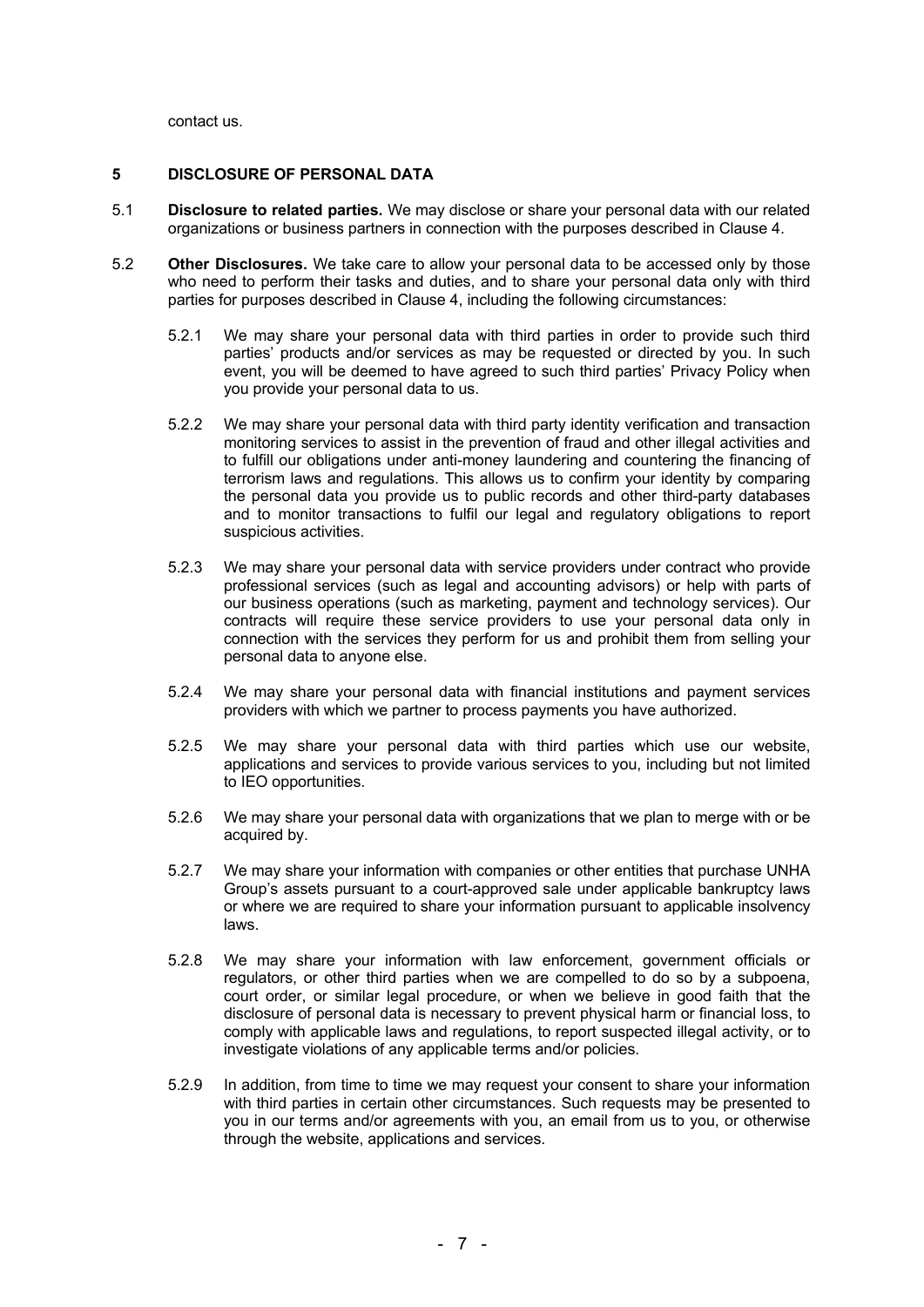### **6 CROSS-JURISDICTIONAL TRANSFERS**

- 6.1 We may store, process and transfer your personal data in connection with the purposes described in Clause 4:
	- 6.1.1 from the jurisdiction where it is collected (or where you are located) to any other jurisdiction that we operate in; and
	- 6.1.2 to third parties in other jurisdictions.

Where we transfer your personal data across jurisdictions, we will ensure that your personal data is treated securely in accordance with this Policy and applicable laws regardless of the jurisdictions that they are transferred to. For example, we may enter into contracts with recipients to protect your personal data. You may obtain details of these safeguards by contacting us.

# **7 YOUR RIGHTS**

- 7.1 You have certain rights at law in relation to our collection, use, disclosure and processing of your personal data. These rights include:
	- 7.1.1 **Access**: You may request that we provide you a copy of your personal data held by us. In accordance with applicable laws, we may request that you specify the information or processing activities to which your request relates before we provide you with a copy of your personal data.
	- 7.1.2 **Correction**: You may request that any incomplete or inaccurate personal data we hold about you is corrected.
	- 7.1.3 **Withdrawal of consent**: you may withdraw consent for our use of your personal data.
- 7.2 **Other Rights.** Depending on the laws applicable to you, you may also enjoy additional rights. For example, if you are resident in the European Union, you may also enjoy certain additional rights, including:
	- 7.2.1 **Erasure**: You may ask us to delete or remove personal data that we hold about you in certain circumstances.
	- 7.2.2 **Restriction**: You may withdraw consent for our use of your personal data, or ask us to suspend the processing of certain of your personal data about you, for example, if you want us to establish its accuracy.
	- 7.2.3 **Data Portability**: You may obtain or request the transfer of certain of your personal data to another party under certain conditions.
	- 7.2.4 **Objection**: If we are processing your personal data on the basis of our legitimate interests (or those of a third party), you may object to processing on this ground.
	- 7.2.5 **Automated Decisions**: You may contest any automated decision made about you where this has a legal or similar significant effect and ask for it to be reconsidered.
- 7.3 **Limitations:** We may be permitted under applicable laws to refuse a request, for example, we may refuse (a) a request for erasure where the personal data is required in connection with claims; or (b) an objection request and continue processing your personal data based on compelling legitimate grounds for the processing.
- 7.4 **Complaint**: If you believe that we have infringed your rights, we encourage you to contact us our Data Protection Officer (see Clause 1.4 above for details) so that we can try to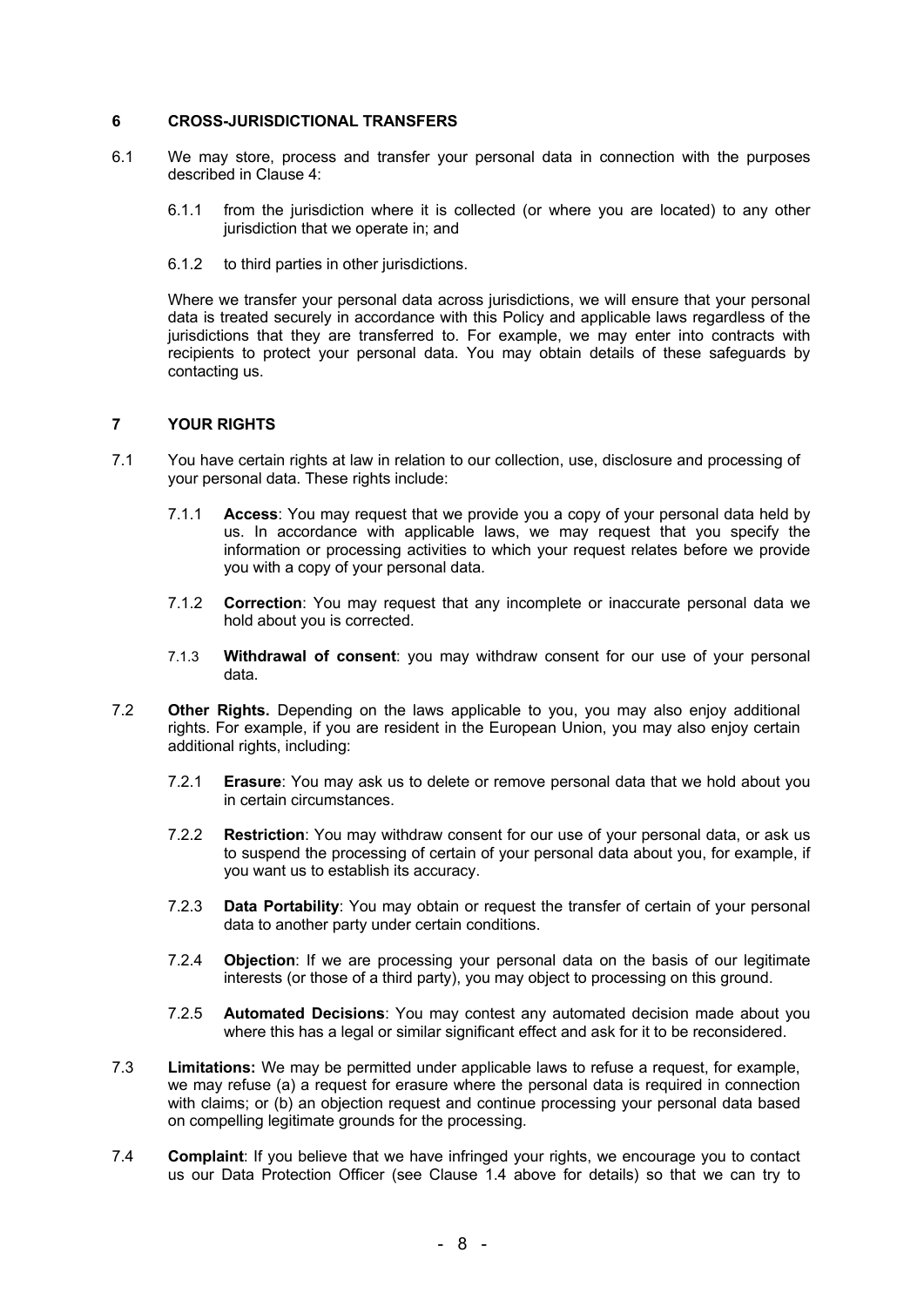resolve the issue or dispute informally.

# **8 PROTECTION OF PERSONAL DATA**

- 8.1 **Security arrangements.** We use a variety of security measures to ensure the confidentiality of your personal data and to protect your personal data from loss, theft, unauthorized access, misuse, alteration or destruction. For example, we use computer safeguards such as firewalls and data encryption, we enforce physical access controls to our buildings and files, and we authorize access to personal data only for those employees who require it to fulfill their job responsibilities.
- 8.2 **Unauthorized access.** While we take reasonable precautions to safeguard your personal data in our possession or under our control, we cannot guarantee that loss, theft, unauthorized access, misuse, alteration or destruction of your personal data will not occur. Achieving complete security (whether in transmission or storage of data) is impossible and/or impractical. We cannot be held responsible for unauthorized or unintended access that is beyond our control, such as hacking or cybercrimes. Please take adequate measures to protect your personal data. When registering to use our services, it is important to choose a password of sufficient length and complexity and to keep this password a secret. Please notify us immediately if you become aware of any unauthorized access to or use of your account.
- 8.3 **Disclaimer.** We cannot provide any guarantee regarding the security or confidentiality of personal data that you transmit to us or receive from us via the internet or wireless connection, including email, phone, or SMS. We do not make any warranty, guarantee, or representation that your use of our websites and applications is safe and protected from viruses, worms, Trojan horses, and other vulnerabilities. If you have reason to believe that your personal data is no longer secure, please contact our Data Protection Officer.
- 8.4 **Retention of personal data.** We retain personal data for as long as necessary to fulfill the purposes described in this Policy, and to satisfy our own legal, regulatory and business purposes, including data analytics, audit, accounting or reporting purposes. The criteria we may use to determine the retention period for certain categories of data includes:
	- 8.4.1 how long you have had an account with us;
	- 8.4.2 whether there are contractual or legal obligations that require us to retain the data for a certain period of time;
	- 8.4.3 whether there is any ongoing legal or financial claim that relates to your relationship with us; and
	- 8.4.4 whether any applicable law, statute, or regulation allows for a specific retention period.
- 8.5 **Period of retention.** How long we keep your personal data depends on the nature of the data. Some information may also be retained for longer, e.g. where we are required to do so by law.
- 8.6 **Anonymized data.** When personal data is no longer needed we have procedures either to destroy, delete, erase or convert it to an anonymous form. When we anonymize your personal data such that it can no longer be associated with you, we shall be entitled to retain and use such data without restrictions.

# **9 COOKIES POLICY**

9.1 **Description of cookies.** Cookies are small text files that are placed on your computer by websites that you visit. They are widely used to allow websites to work properly or more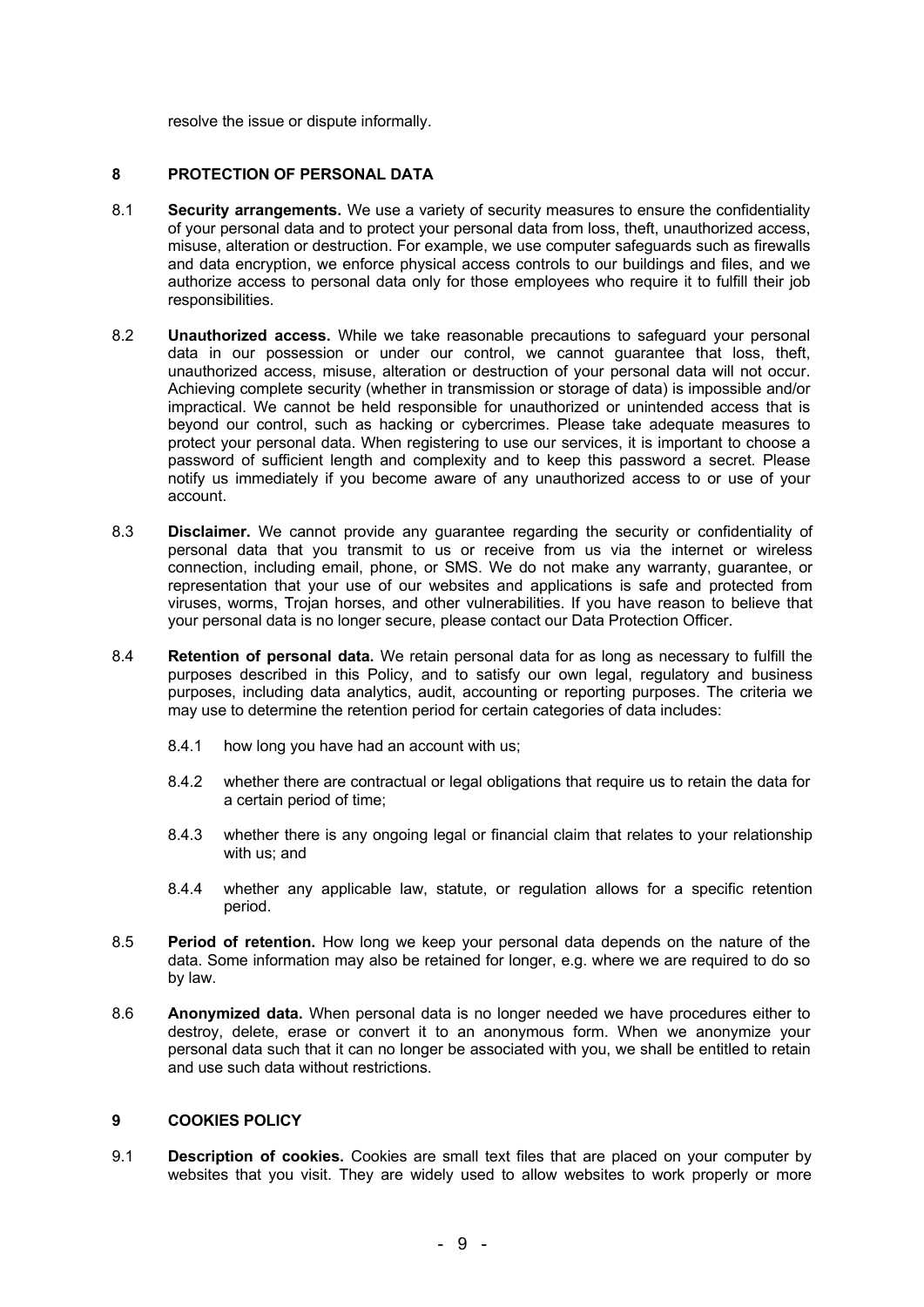efficiently, as well as to provide information to the owners of the website.

- 9.2 There are two general categories of cookies. "First-party cookies" cookies are set directly by us. "Third-party cookies" are set by a third party, and that third party can recognize your computer both when it visits our websites and applications, and when it visits certain other websites and/or mobile apps.
- 9.3 Cookies can remain on your computer or mobile device for different periods of time. Some cookies are "session cookies", which exist only while your browser is open and expire once you close your browser. Other cookies are "persistent cookies", which survive after your browser is closed. They can be used by websites to recognize your computer when you open your browser and browse the internet again.
- 9.4 More information on cookies and their use can be found at www.aboutcookies.org or www.allaboutcookies.org.
- 9.5 **Why we use cookies.** When you access our websites, application and/or services, we or companies we work with may place cookies on your computer or other device. These technologies help us better understand user behavior and inform us about which parts of the websites, applications and/or services people have visited.
- 9.6 We use cookies for the purposes described in Clause 4 above.
- 9.7 **Categories of cookies we use.** We may use the following categories of cookies:
	- 9.7.1 **Strictly Necessary Cookies**: These cookies are necessary because they enable you to move around our websites and applications, and use certain features of our services. For example, strictly necessary cookies allow you to access secure areas. Without these cookies, some services cannot be provided.
	- 9.7.2 **Functionality Cookies**: These cookies allow us to remember the choices you make and to tailor our services so we can provide relevant content to you. For example, a functionality cookie can remember your preferences (e.g. country or language selection), or your username.
	- 9.7.3 **Performance/Analytics Cookies**: These cookies collect information about how you use a website. For example, a performance/analytics cookie will collect information about which pages you go to most often, how much time you spend on that page, or if you get error messages from certain pages. These cookies do not gather information that identifies you. The information these cookies collect is anonymous and is only used to improve how our services work.
	- 9.7.4 **Advertising and Tracking Cookies**: Our websites and applications may feature advertising. We may allow third party companies, including advertising companies, to place cookies on our websites and applications. These cookies enable such companies to track your activity across various sites where they display ads and record your activities so they can show ads that they consider relevant to you as you browse the Internet. These cookies also allow us and third parties to know whether you have seen an ad or a type of ad, and how long it has been since you last saw it. This information may be used for frequency capping purposes, to help tailor the ads you see, and to measure the effectiveness of ads. These cookies are anonymous – they store information about the content you are browsing, but not about who you are.
- 9.8 **Avoiding and disabling cookies.** You have the right to choose whether or not to accept cookies, and instructions for exercising this right are given below. However, please note that if you choose to refuse cookies you may not be able to use the full functionality of our websites and applications.
	- 9.8.1 **Our Cookies**. Most browsers allow you to change your cookie settings. These